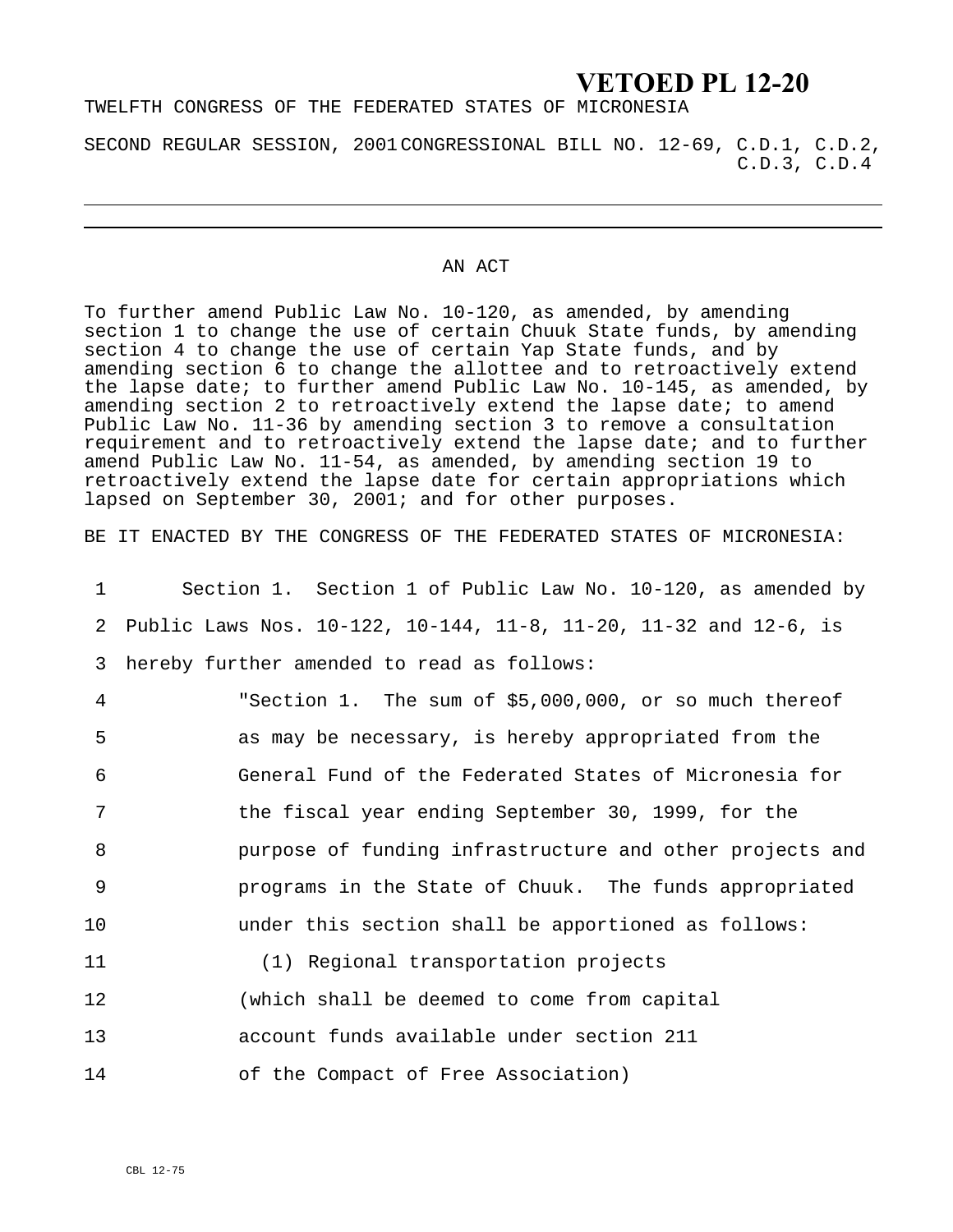| 1  | (a) Ta airport paving and related        |         |
|----|------------------------------------------|---------|
| 2  | structures and equipment \$              | 200,000 |
| 3  | (b) Houk airport paving, including       |         |
| 4  | acquisition of related structures and    |         |
| 5  | equipment                                | 250,000 |
| 6  | (c) Chuuk International Airport          |         |
| 7  | construction and repair                  | 50,000  |
| 8  | (2) Chuuk Delegation Office              | 100,000 |
| 9  | (3) At-large projects                    |         |
| 10 | (a) Rural water program                  | 15,000  |
| 11 | Youth community programs<br>(b)          | 17,000  |
| 12 | Chuuk 4H Youth Baseball League<br>(c)    | 10,000  |
| 13 | (d) Sport facilities and programs        | 25,000  |
| 14 | (e) Land Commission survey and office    |         |
| 15 | equipment supplemental funding           | 8,000   |
| 16 | (f) School supplies and materials/       |         |
| 17 | vehicle for regional junior high schools | 25,000  |
| 18 | (4) Election District No. 1              | 950,000 |
| 19 | (5) Election District No. 2              |         |
| 20 | (a) Election District No. 2              |         |
| 21 | leadership conference and travel         | 50,000  |
| 22 | (b) Fono municipal public projects       | 30,000  |
| 23 | (c) Pis Paneu municipal public           |         |
| 24 |                                          | 25,000  |
| 25 | (d) Road construction and equipment.     | 125,000 |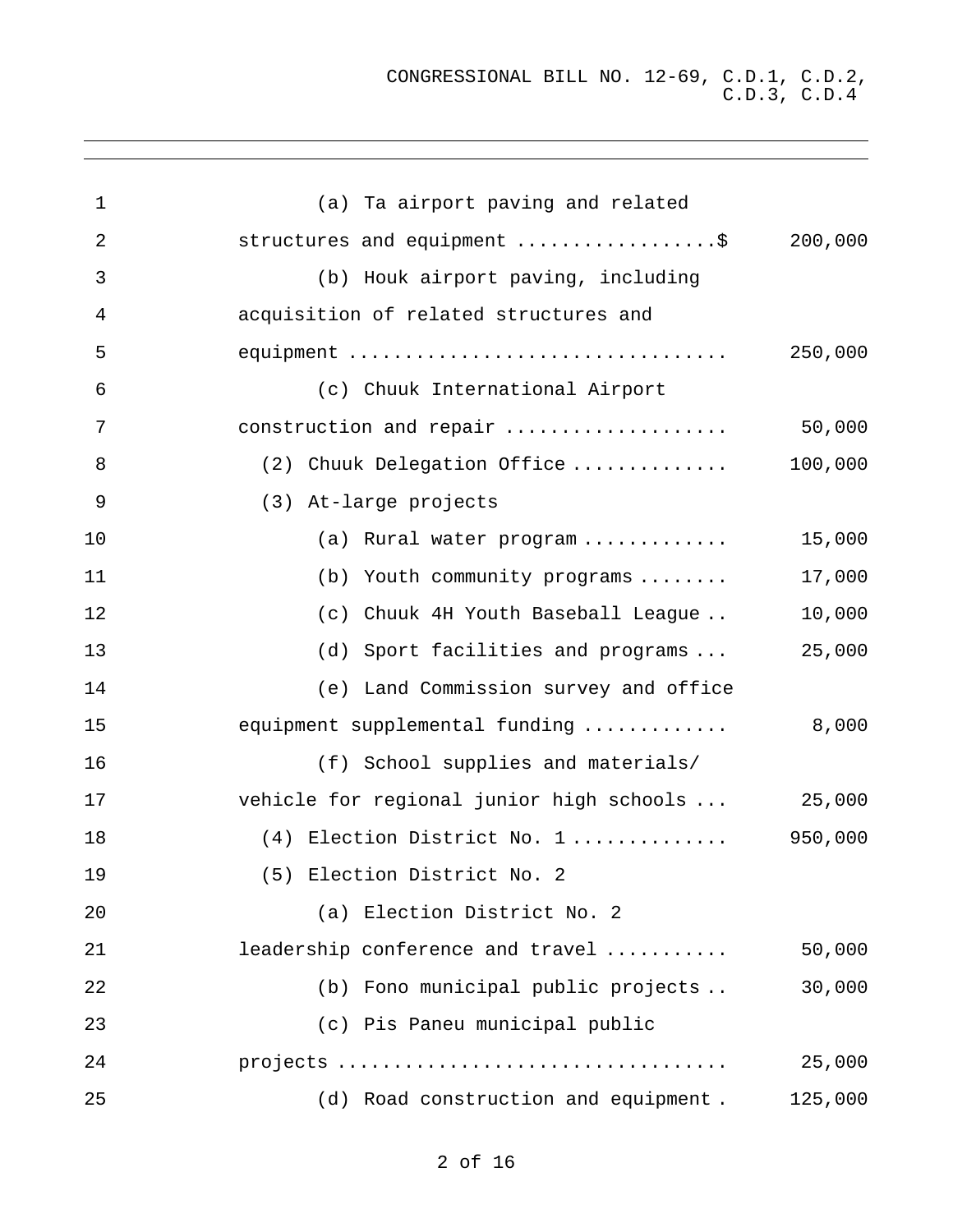| 1              | (e) Social and economic development         |         |
|----------------|---------------------------------------------|---------|
| $\overline{2}$ |                                             | 520,000 |
| 3              | (6) Election District No. 3                 |         |
| 4              | (a) Economic and social development         |         |
| 5              |                                             | 680,000 |
| 6              | (b) Educational and Health Trust            |         |
| 7              | Fund, which fund shall be maintained and    |         |
| 8              | invested by the Secretary of the Department |         |
| 9              | of Finance and Administration, along with   |         |
| 10             | any interest or other income therein, none  |         |
| 11             | of which shall be withdrawn until after     |         |
| 12             | July 30, 2001, at which point it shall be   |         |
| 13             | available solely for health and education   |         |
| 14             | needs in Southern Namoneas                  | 300,000 |
| 15             | (c) Southern Namoneas Development           |         |
| 16             | Authority operations                        | 20,000  |
| 17             | (7) Election District No. 4                 |         |
| 18             | (a) Economic and social development         |         |
| 19             |                                             | 500,000 |
| 20             | (b) Faichuk citizens living outside         |         |
| 21             | Election District No. 4 - economic and      |         |
| 22             | social development grants                   | 100,000 |
| 23             | (c) Emergency relief grants                 | 50,000  |
| 24             | (d) Crop damage relief or                   |         |
| 25             | replanting                                  | 75,000  |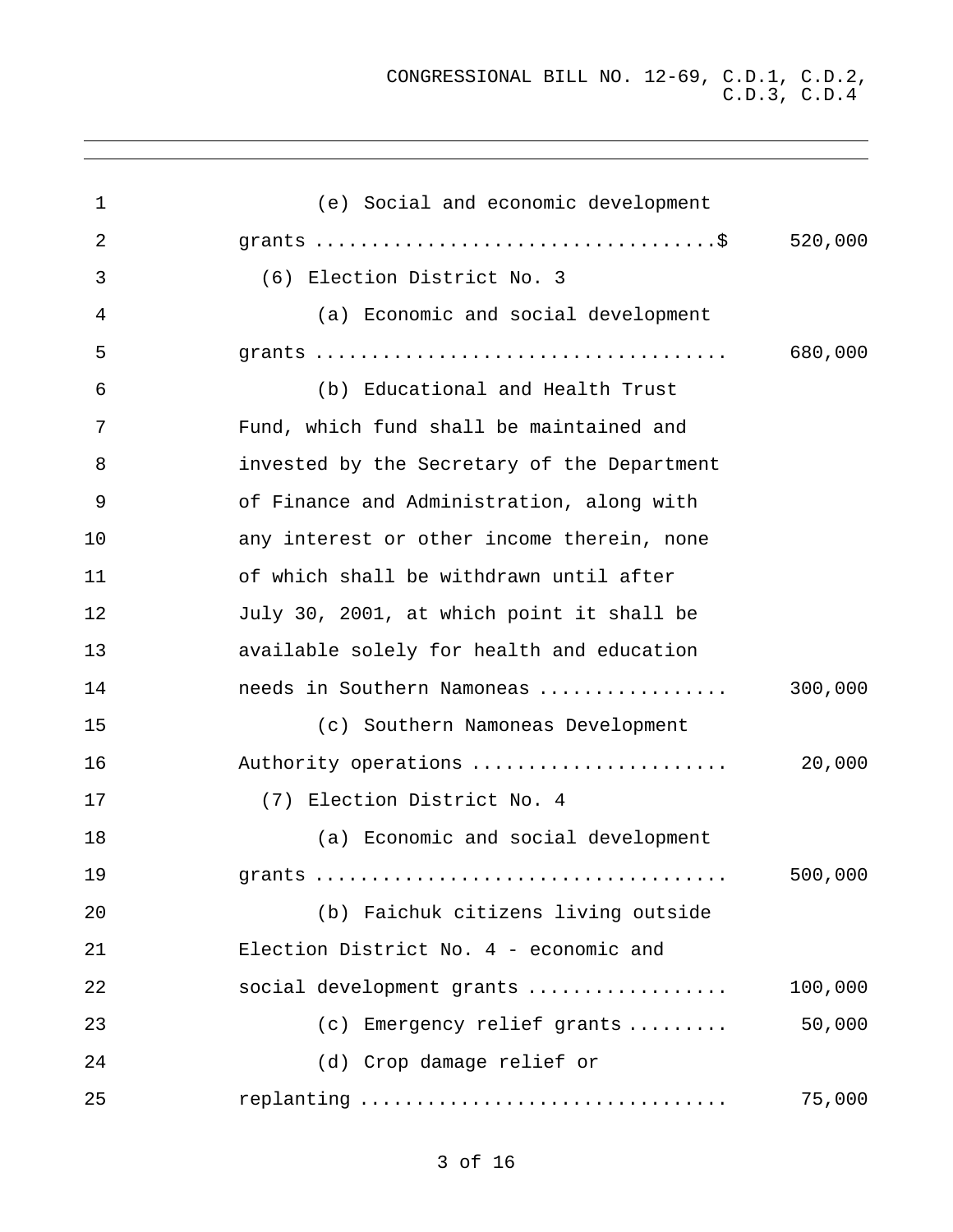| $\mathbf{1}$   |                        | (e) Election District No. 4                                           |         |
|----------------|------------------------|-----------------------------------------------------------------------|---------|
| 2              |                        | leadership conference and travel \$                                   | 75,000  |
| 3              |                        | (f) Contractual services                                              | 50,000  |
| 4              |                        | (g) Municipal Constitutional                                          |         |
| 5              |                        | Convention                                                            | 20,000  |
| 6              |                        | $(h)$ Special events                                                  | 30,000  |
| 7              |                        | (i) Youth sports and facilities                                       | 50,000  |
| 8              |                        | (8) Election District No. 5                                           |         |
| $\overline{9}$ |                        | (a) Completed projects and programs. 561,265                          |         |
| 10             |                        | (b) Fuel for the Northwest Airport                                    |         |
| 11             |                        |                                                                       | 40,000  |
| 12             |                        | (c) Senior citizen housing                                            |         |
| 13             |                        | assistance grants                                                     | 20,000  |
| 14             |                        | (d) Fishing project grants                                            | 10,000  |
| 15             |                        | (e) Assistance to schools for                                         |         |
| 16             |                        | renovations                                                           | 5,000   |
| 17             |                        | (f) Pattiw agricultural extension                                     |         |
| 18             |                        | agents administrative costs                                           | 13,735" |
| 19             |                        | Section 2. Section 4 of Public Law No. 10-120, as amended by          |         |
|                |                        | 20 Public Laws Nos. 10-122, 11-5 and 11-47, is hereby further amended |         |
|                | 21 to read as follows: |                                                                       |         |
| 22             |                        | "Section 4. The sum of \$1,000,000, or so much thereof as may be      |         |
| 23             |                        | the purpose of funding infrastructure and other projects              |         |
| 24             |                        | and programs in the State of Yap. The funds                           |         |
| 25             |                        | appropriated under this section shall be apportioned as               |         |
|                |                        |                                                                       |         |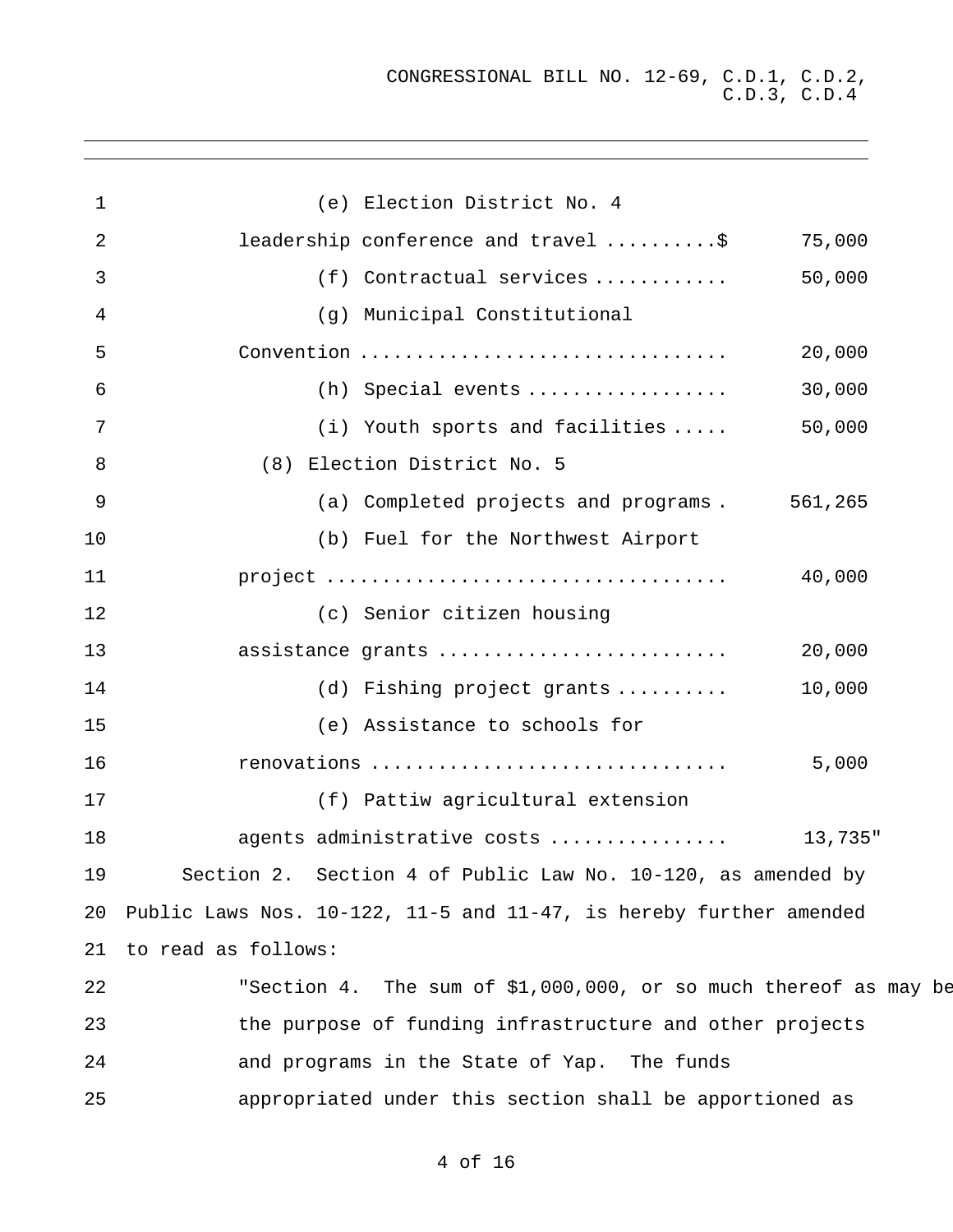| $\mathbf 1$    | follows: |                                           |         |
|----------------|----------|-------------------------------------------|---------|
| $\overline{2}$ |          | (1) Eauripik multi-purpose center \$      | 35,000  |
| 3              | (2)      | Mogmog Island development projects        | 40,000  |
| 4              | (3)      | Falalop Ulithi Women's Center repair/     |         |
| 5              |          | water catchment                           | 15,000  |
| 6              |          | (4) Tomil Municipal project               | 50,000  |
| 7              | (5)      | Kaday youth project                       | 35,000  |
| 8              | (6)      | Gilman land reclamation                   | 25,000  |
| 9              | (7)      | COM-FSM, Yap Campus                       | $-0-$   |
| 10             |          | (8) Yap Delegation Office                 | $-0-$   |
| 11             | (9)      | Gachpar community project                 | 50,000  |
| 12             |          | (10) Waned community projects             | 30,000  |
| 13             |          | (11) Beechial road and power extension    | 20,000  |
| 14             |          | (12) Neighboring islands agricultural and |         |
| 15             |          | cultural programs                         | 60,000  |
| 16             |          | (13) Neighboring islands school and       |         |
| 17             |          | dispensary renovation/construction        |         |
| 18             |          | $(a)$ Fadray                              | 25,000  |
| 19             |          | (b) Mogmog dispensary                     | 35,000  |
| 20             |          | $(c)$ Falalus                             | 25,000  |
| 21             |          | (d) Faraulap                              | 25,000  |
| 22             | (14)     | Rumuu elementary school                   | 100,000 |
| 23             | (15)     | Yap CAP matching funds                    | 50,000  |
| 24             | (16)     | Satawal Women's Centers                   | 50,000  |
| 25             | (17)     | Yap cultural projects \$                  | 25,000  |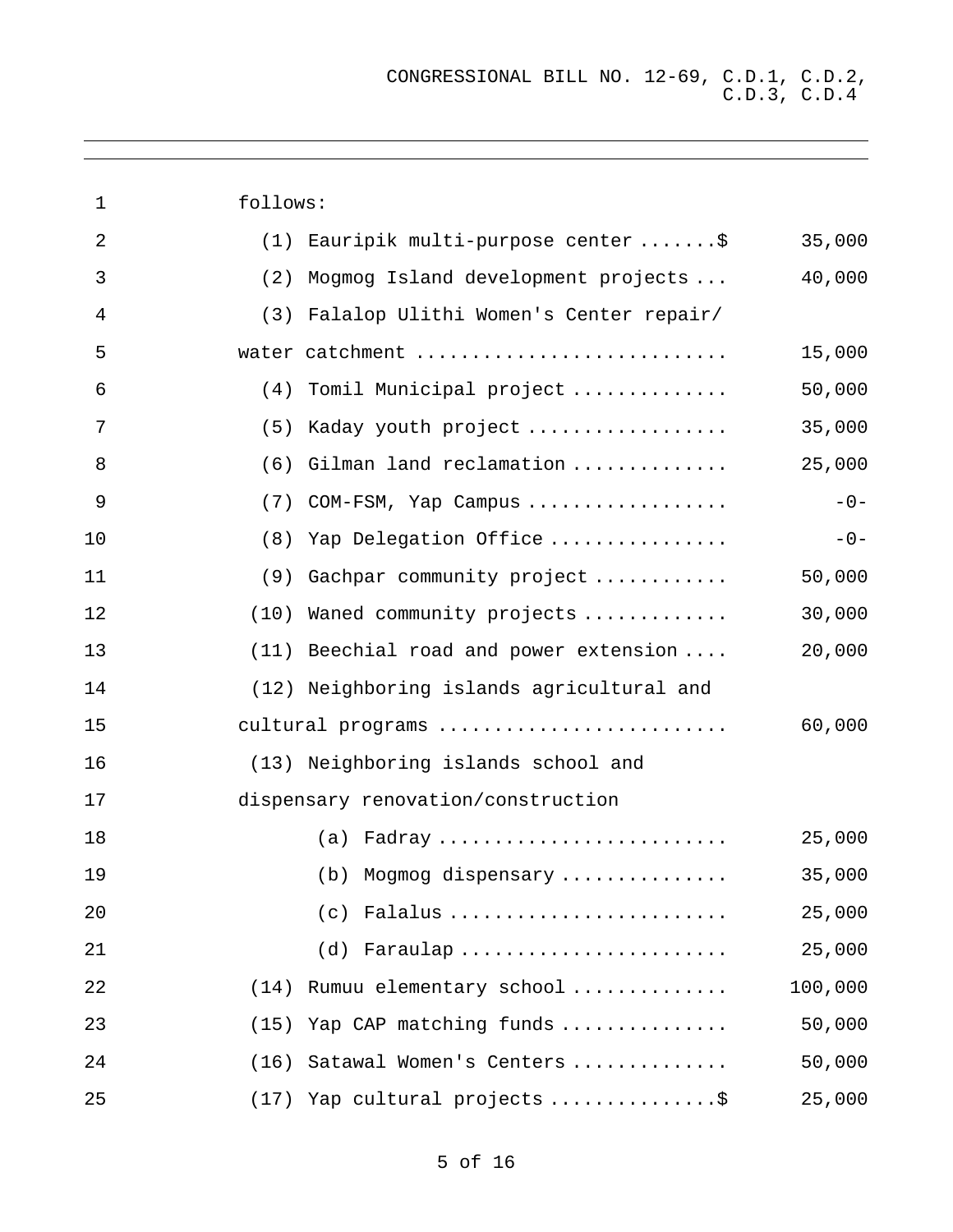| 1  | (18) Yap Memorial Hospital, anesthetic         |        |
|----|------------------------------------------------|--------|
| 2  | equip./training                                | 65,000 |
| 3  | (19) Falalop-Ulithi youth project              | 40,000 |
| 4  | (20) Luwech/Lamer youth project                | 35,000 |
| 5  | (21) Eauripik dispensary repair and            |        |
| 6  | renovation                                     | 15,000 |
| 7  | (22) Waanyan community projects                | 50,000 |
| 8  | (23) State Priority Needs Scholarships for     |        |
| 9  | Yapese students with majors in aviation,       |        |
| 10 | nursing at CMI, medicine, architecture,        |        |
| 11 | engineering, or law, PROVIDED that if the      |        |
| 12 | National Director of the Scholarship Board     |        |
| 13 | fails to call a meeting of the Board at        |        |
| 14 | least quarterly, then the recipients of        |        |
| 15 | these scholarships may be determined by the    |        |
| 16 | joint decision of the Yap Representative on    |        |
| 17 | the Scholarship Board and the Secretary of     |        |
| 18 | the Department of Health, Education and Social |        |
| 19 | Affairs and PROVIDED FURTHER that the National |        |
| 20 | Scholarship Board shall report, semi-annually, |        |
| 21 | to Congress, with a copy to the Yap State      |        |
| 22 | Scholarship Board, regarding the amount of     |        |
| 23 | these funds awarded, listing each recipient's  |        |
| 24 | name, major, college or university attended,   |        |
| 25 | and expected graduation date \$                | 80,000 |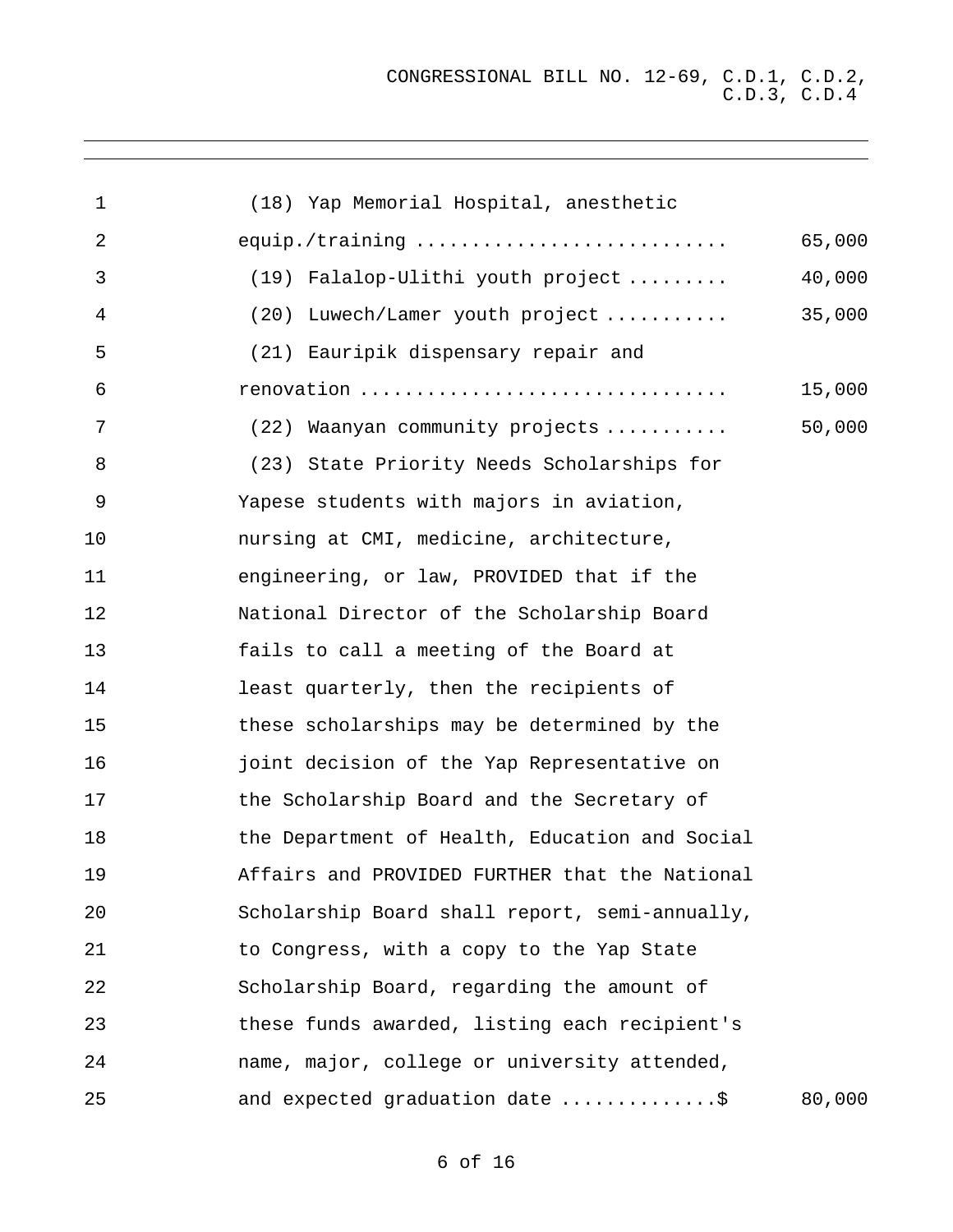| 1  | (24) Short-term training for Yap medical                          |
|----|-------------------------------------------------------------------|
| 2  | staff in areas directly related to the                            |
| 3  | $20,000$ "<br>position of the trainee                             |
| 4  | Section 3. Section 6 of Public Law No. 10-120, as amended by      |
| 5  | Public Laws Nos. 10-122, 11-8, 11-10, 11-20, 11-32, 11-64 and 11- |
| 6  | 75, is hereby further amended to read as follows:                 |
| 7  | "Section 6. Allotment and management of funds and lapse           |
| 8  | <u>date</u> .                                                     |
| 9  | (1) All funds appropriated by this act shall be                   |
| 10 | allotted, managed, administered, and accounted for in             |
| 11 | accordance with applicable law, including, but not                |
| 12 | limited to, the Financial Management Act of 1979. The             |
| 13 | allottee of the funds appropriated under section $1(3)(e)$        |
| 14 | of this act shall be the Governor of the State of Chuuk           |
| 15 | or his designee. The allottee of the funds appropriated           |
| 16 | under section $1(2)$ of this act shall be the Speaker of          |
| 17 | the Congress of the Federated States of Micronesia. The           |
| 18 | allottee of the funds appropriated under section $1(3)(a)$        |
| 19 | of this act shall be the Director of the Department of            |
| 20 | Health Services. The allottee of the funds appropriated           |
| 21 | under section $1(3)(c)$ of this act shall be the Assistant        |
| 22 | Director, Land Grant Program, Cooperative Extension               |
| 23 | Services, Chuuk State. The allottee of the funds                  |
| 24 | appropriated under section $1(3)(d)$ of this act shall be         |
| 25 | the Executive Director of the Chuuk Recreation Office.            |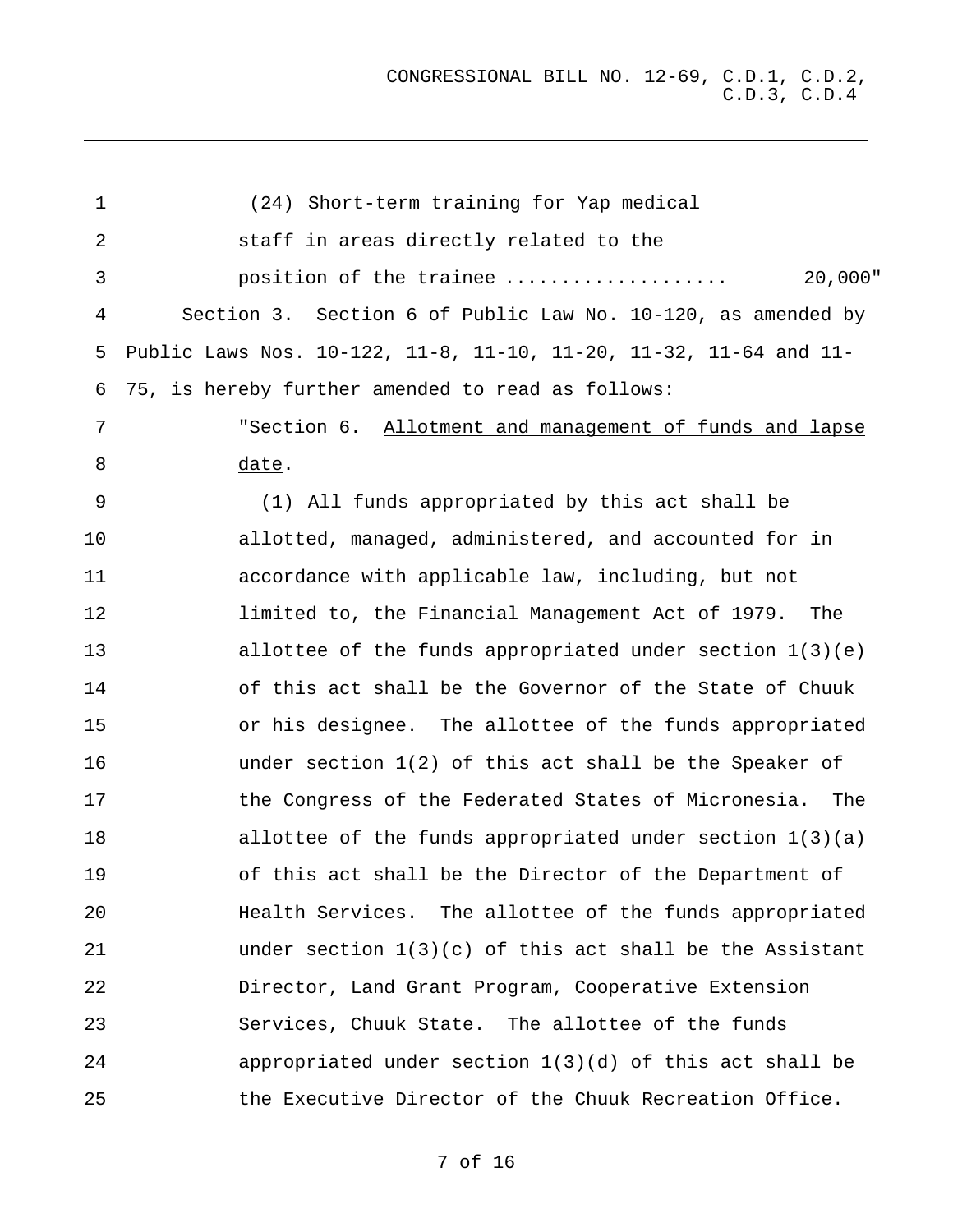1 2 3 4 5 6 7 8 9 10 11 12 13 14 15 16 17 18 19 20 21 22 23 24 25 The allottee of the funds appropriated under sections  $1(3)(f)$  and  $1(3)(q)$  of this act shall be the Secretary of the Department of Health, Education and Social Affairs of the Federated States of Micronesia, or his designee. The allottee of the funds appropriated under section 1(4) of this act shall be the Mortlocks Development Authority, or if the Mortlocks Development Authority shall be abolished, the Project Coordinator for the Mortlocks or his designee. The allottee of the funds appropriated under sections 1(5) and 1(3)(b) of this act shall be the Executive Director of the Northern Namoneas Development Authority, or if the Northern Namoneas Development Authority shall be abolished, the Northern Namoneas Project Coordinator or his designee. The allottee of the funds appropriated under section 1(6)(b) of this act shall be the Executive Director of the Chuuk State Commission on Improvement Projects. At the beginning of each quarter, the Secretary of the Department of Finance and Administration, or his designee, shall provide a status report to the member of Congress representing Chuuk Election District No. 3 on the Educational and Health Trust Fund created pursuant to section 1(6)(b) of this act. Said report shall describe the investment status of the fund and changes in fund balances since the previous report, including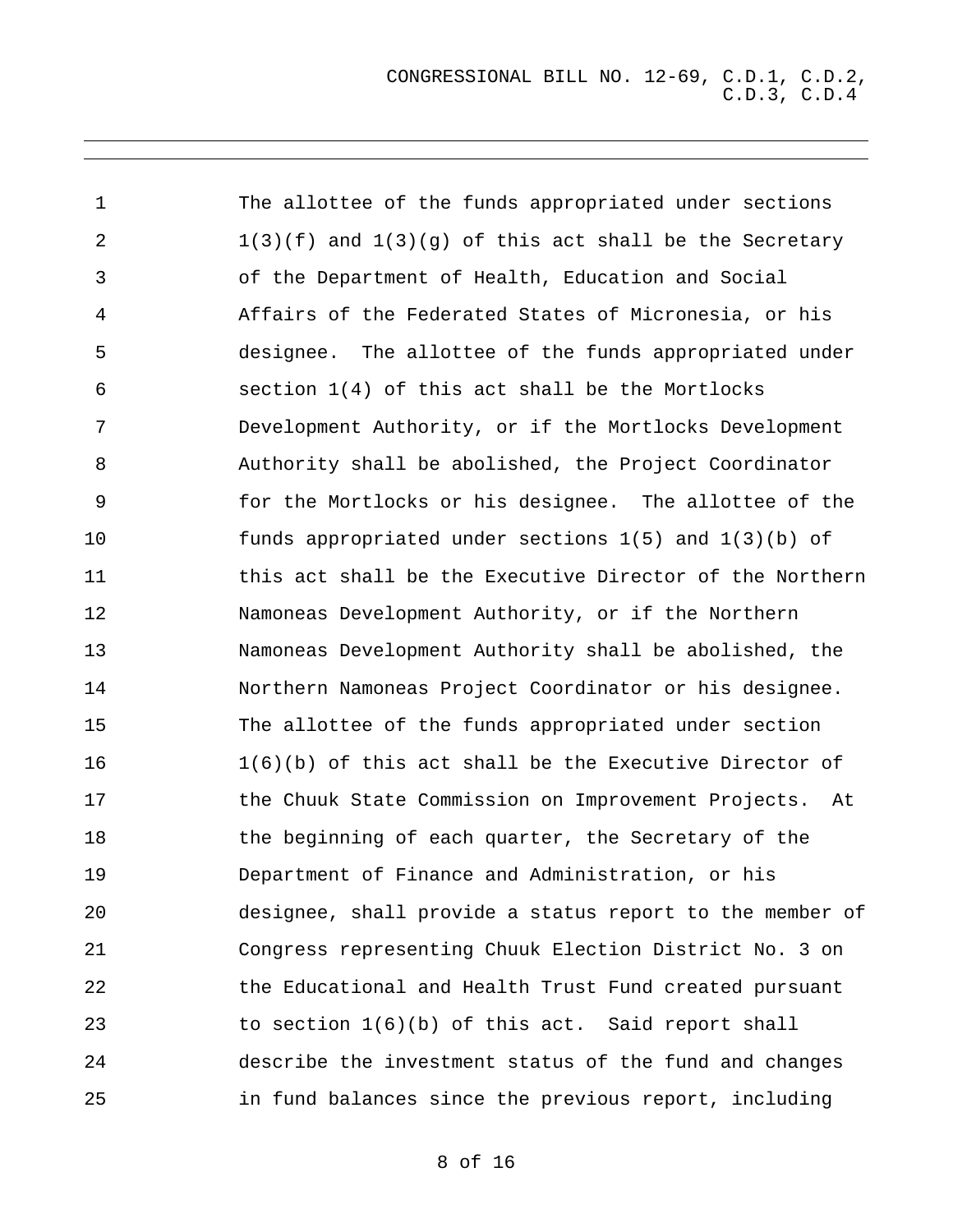| $\mathbf 1$ | nominal and real rates of return on investments.<br>The       |
|-------------|---------------------------------------------------------------|
| 2           | allottee of the funds appropriated under section $1(6)(a)$    |
| 3           | and $1(6)(c)$ of this act shall be the Chuuk State            |
| 4           | Commission on Improvement Projects. The allottee of the       |
| 5           | funds appropriated under section 1(7) of this act shall       |
| 6           | be the Mayor of Polle. The allottee of the funds              |
| 7           | appropriated under section $1(8)$ of this act shall be the    |
| 8           | Northwest Islands Project Coordinator or his designee.        |
| 9           | The allottee of the funds appropriated under section          |
| 10          | $2(1)$ of this act shall be the respective mayor of each      |
| 11          | municipality listed therein. The allottee of the funds        |
| 12          | appropriated under sections $2(2)$ through $2(8)$ of this     |
| 13          | act shall be the Governor of the State of Kosrae. The         |
| 14          | allottee of the funds appropriated under section 2(9) of      |
| 15          | this act shall be the President of the Federated States       |
| 16          | of Micronesia, or the President's designee.<br>The            |
| 17          | allottee of the funds appropriated under section $3(1)(a)$    |
| 18          | of this act shall be the Mayor of Kolonia Town, and said      |
| 19          | allottee shall obligate no more than \$3,000 of such          |
| 20          | funds for administrative costs. The allottee of the           |
| 21          | funds appropriated under sections 4(1) through 4(7),          |
| 22          | $4(9)$ through $4(18)$ , and $4(24)$ of this act shall be the |
| 23          | Governor of the State of Yap. The allottee of the funds       |
| 24          | appropriated under section $4(8)$ of this act shall be the    |
| 25          | Speaker of the Congress of the Federated States of            |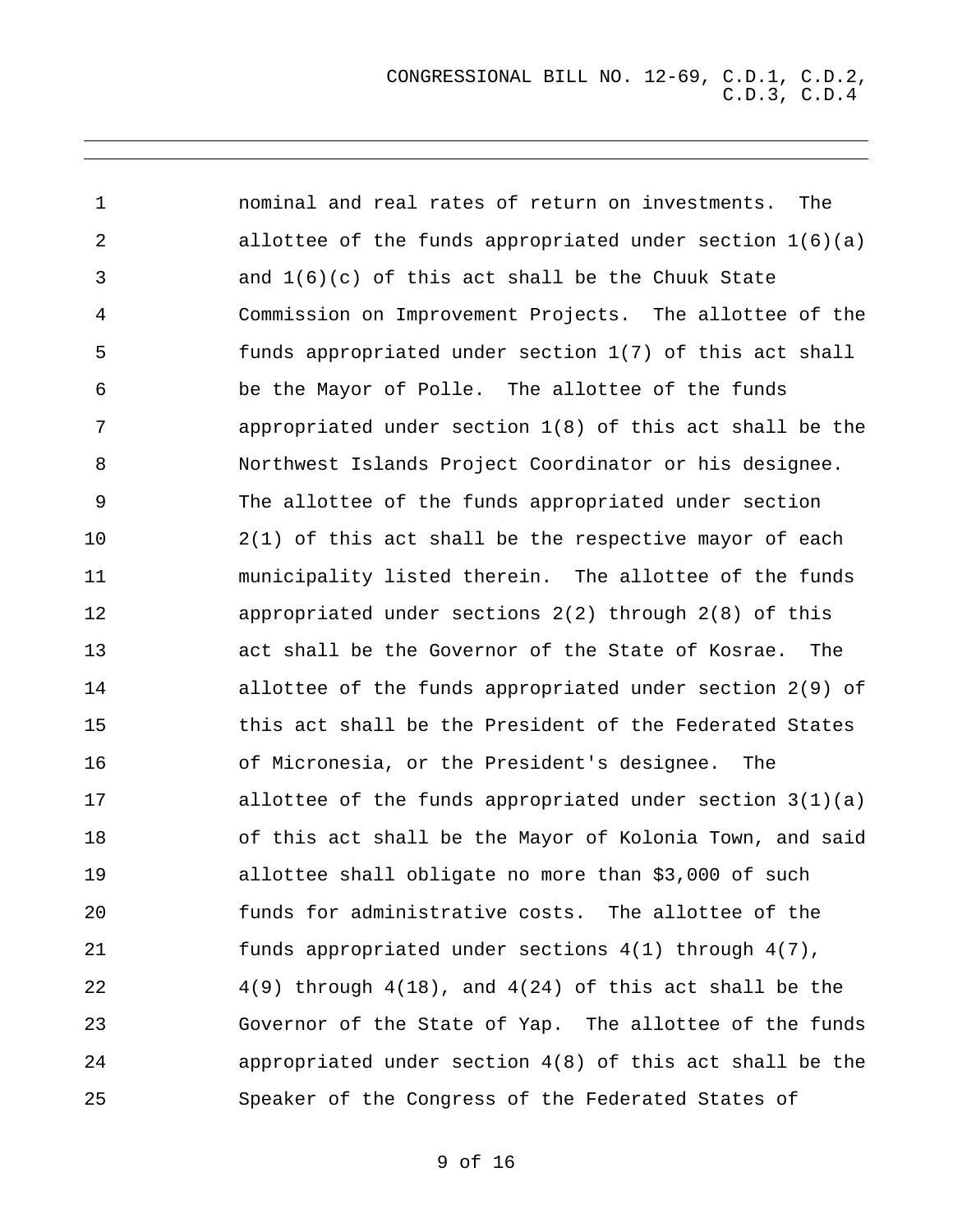1 2 3 4 5 6 7 8 9 10 11 12 13 14 15 16 17 18 19 20 21 Micronesia. The allottee of the funds appropriated under section  $4(23)$  of this act shall be the Secretary of the Department of Health, Education and Social Affairs. The allottee of all other funds appropriated by this act shall be the President of the Federated States of Micronesia or the President's designee. In the event that the President designates the Vice President as allottee, the Vice President may designate a suballottee. The allottees shall be responsible for ensuring that these funds, or so much thereof as may be necessary, are used solely for the purpose specified in this act, and that no obligations are incurred in excess of the sum appropriated. The allottee of the funds appropriated under section 3(2) of this act shall obligate no more than ten percent of such funds for administrative costs. (2) The authority of the allottees to obligate funds appropriated by this act shall not lapse." Section 4. Section 2 of Public Law No. 10-145, as amended by Public Law No. 11-50, is hereby further amended to read as follows: 22 23 24 "Section 2. Allotment and management of funds and lapse date. (1) All funds appropriated by this act shall be allotted, managed, administered, and accounted for in

25 accordance with applicable law, including, but not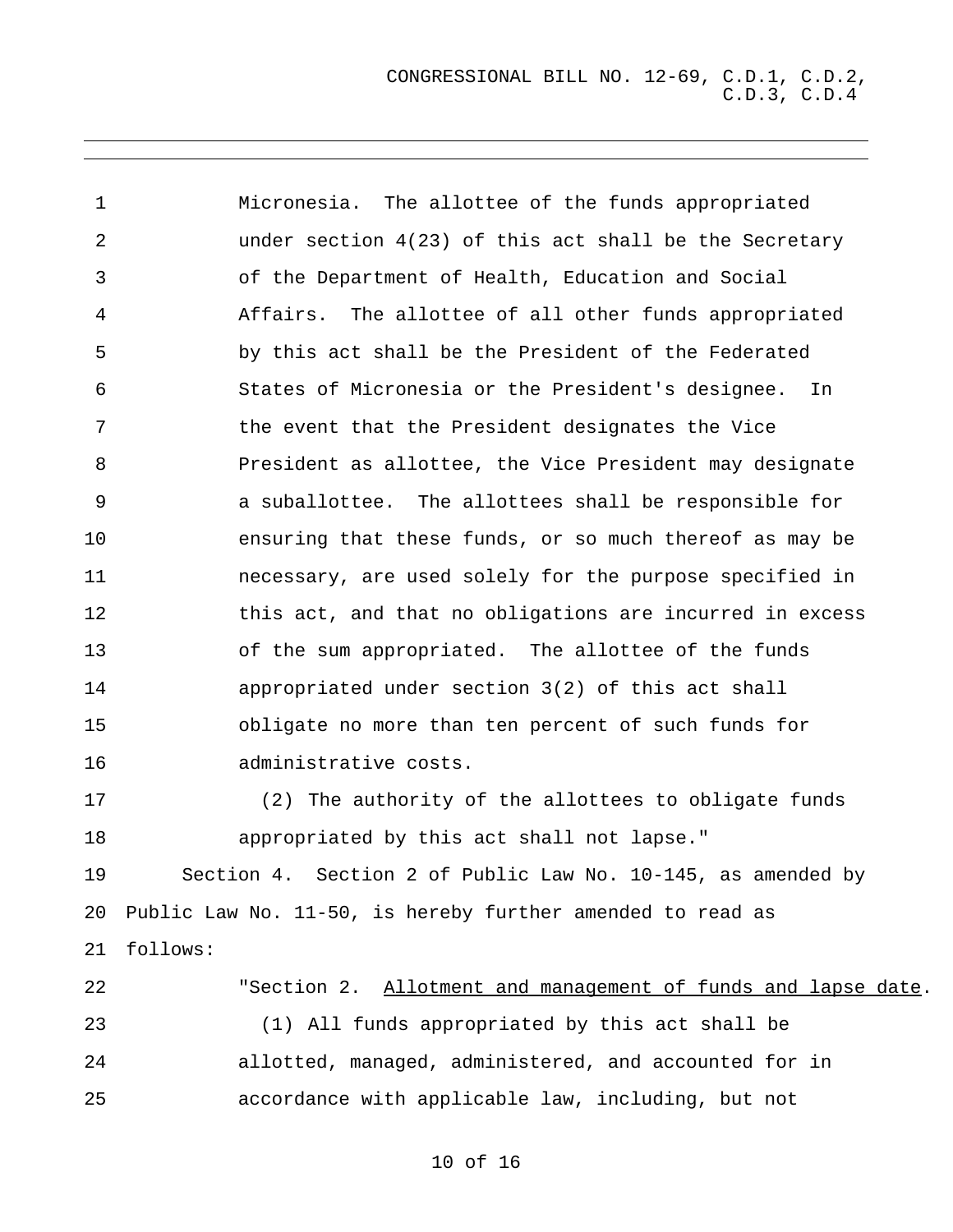1 2 3 4 5 6 7 8 9 10 11 12 13 limited to, the Financial Management Act of 1979. The allottee of the funds appropriated by this act shall be the Secretary of the Department of Transportation, Communication and Infrastructure. The allottee shall be responsible for ensuring that these funds, or so much thereof as may be necessary, are used solely for the purpose specified in this act, and that no obligations are incurred in excess of the sum appropriated. (2) The authority of the allottee to obligate funds appropriated under section 1 of this act shall not lapse." Section 5. Section 3 of Public Law No. 11-36 is hereby amended to read as follows: "Section 3. Allotment and management of funds and lapse date. 14 15 16 17 18 19 20 21 22 23 24 25 (1) All funds appropriated by this act shall be allotted, managed, administered, and accounted for in accordance with applicable law, including, but not limited to, the Financial Management Act of 1979. The allottee of the funds appropriated under section 2(1) of this act shall be the President of the Federated States of Micronesia, or his designee. The President shall notify Congress of any apportionment and uses of funds, as agreed to by him and the leadership of the four States pursuant to section 2(1), or any change therein,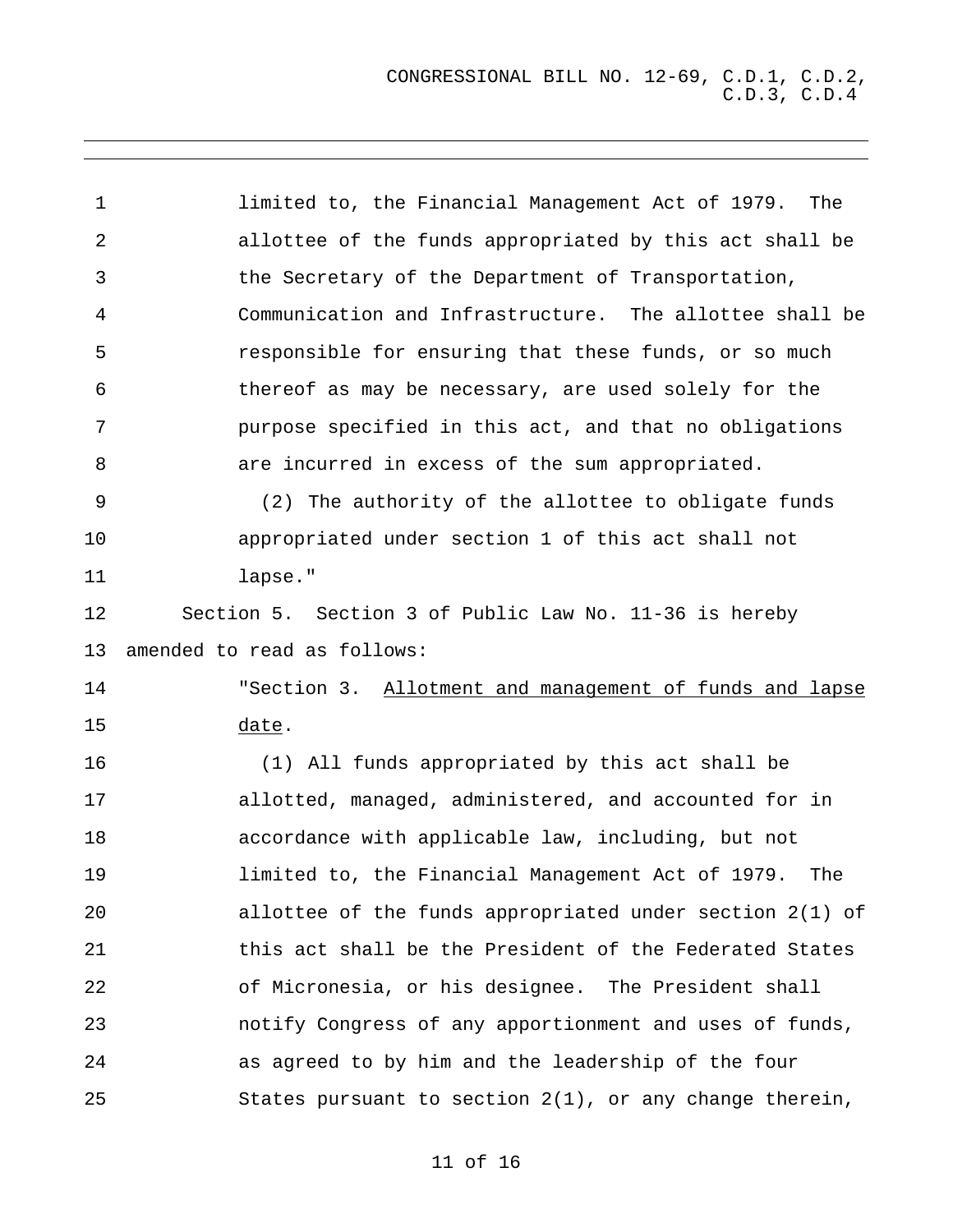| $\mathbf 1$ | no later than thirty days after the reaching of any            |
|-------------|----------------------------------------------------------------|
| 2           | agreement or subsequent modification thereto. The              |
| 3           | allottee of the funds appropriated under section               |
| 4           | $2(2)(a)$ , $2(2)(b)$ , and $2(2)(d)$ of this act shall be the |
| 5           | President of the Federated States of Micronesia, or his        |
| 6           | designee. The allottee of the funds appropriated under         |
| 7           | section $2(2)(c)$ of this act shall be the Executive           |
| 8           | Director of the Chuuk State Commission on Improvement          |
| 9           | Projects or his designee. Each allottee shall be               |
| 10          | responsible for ensuring that the funds allotted to him,       |
| 11          | or so much thereof as may be necessary, are used solely        |
| 12          | for the purpose specified in this act, and that no             |
| 13          | obligations are incurred in excess of the sum                  |
| 14          | appropriated.                                                  |
| 15          | (2) The authority of the allottees to obligate funds           |
| 16          | appropriated by this act shall not lapse."                     |
| 17          | Section 6. Section 19 of Public Law No. 11-54, as amended by   |
| 18          | Public Laws Nos. 11-56, 11-67, 11-73, 12-1 and 12-9, is hereby |
| 19          | further amended to read as follows:                            |
| 20          | "Section 19. Allotment and management of funds and             |
| 21          | lapse date.                                                    |
| 22          | (1) General Provisions.                                        |
| 23          | (a) All funds appropriated by this act shall be                |
| 24          | allotted, managed, administered, and accounted for in          |
| 25          | accordance with applicable law, including, but not             |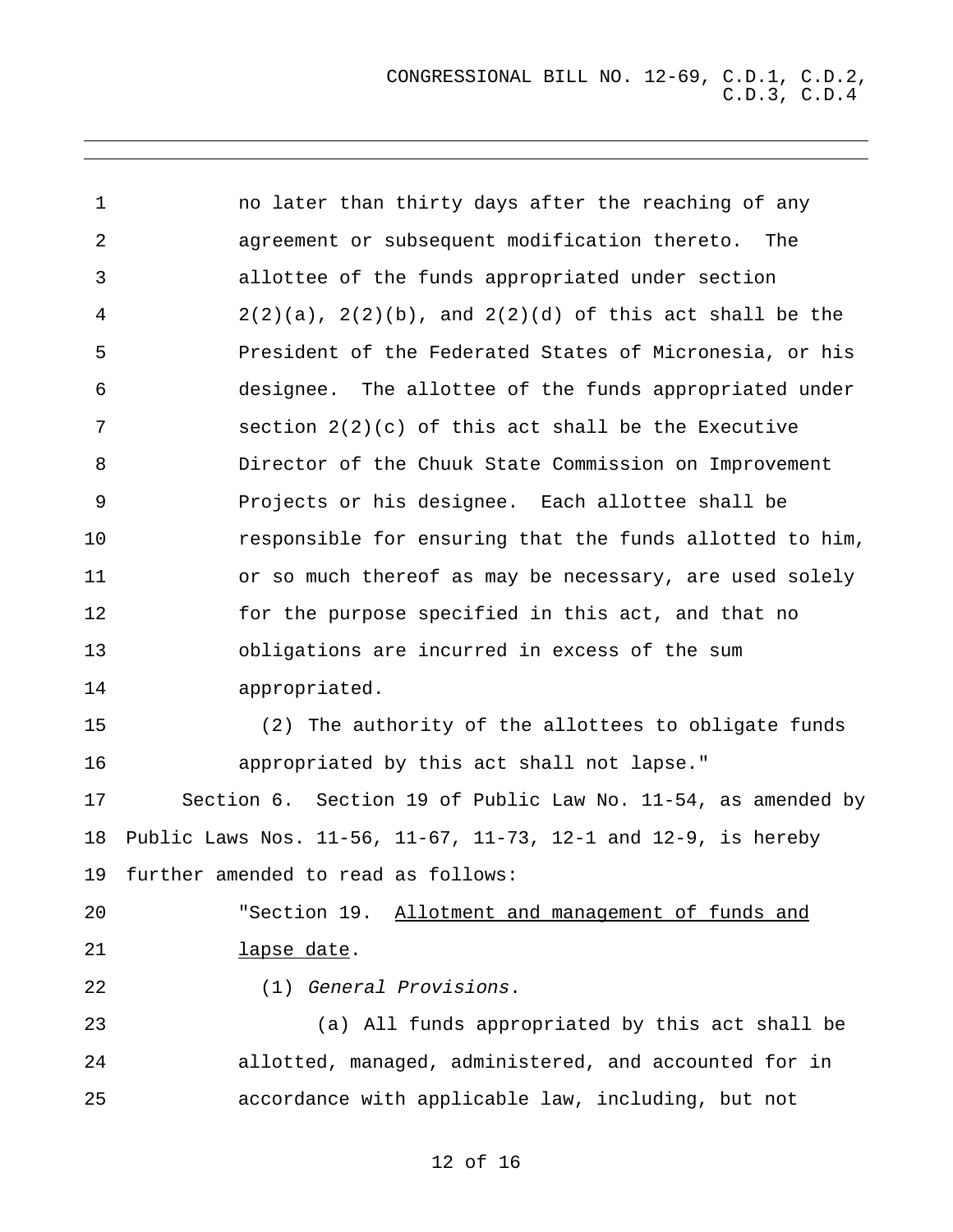1 2 3 4 5 6 7 8 9 10 11 12 13 14 15 16 17 18 19  $20^{\circ}$ 21 22 23 24 limited to, the Financial Management Act of 1979. (b) The allottees shall be responsible for ensuring that these funds, or so much thereof as may be necessary, are used solely for the purpose specified in this act, and that no obligations are incurred in excess of the sum appropriated. (c) No purchase order or contract for the purchase of a fixed asset with a value of \$1,000 or more shall be approved until the property inventory records of the requesting entity are updated, current, and on file with the Department of Finance and Administration, in accordance with law. (d) No purchase order or contract for the purchase of photocopying equipment, computers, or vehicles shall be approved until the requesting department or branch of government has on file, with the Department of Finance and Administration, a plan for the centralized maintenance of such equipment, computers and vehicles. (2) Specific provisions. Within section 15, the funds appropriated to Pohnpei State under subsection (2) of this act and the funds appropriated to Chuuk State under subsection (3) of this act shall be retained in the General Fund of the Federated States of Micronesia until

a scholarship recipient is identified to the President

### 13 of 16

25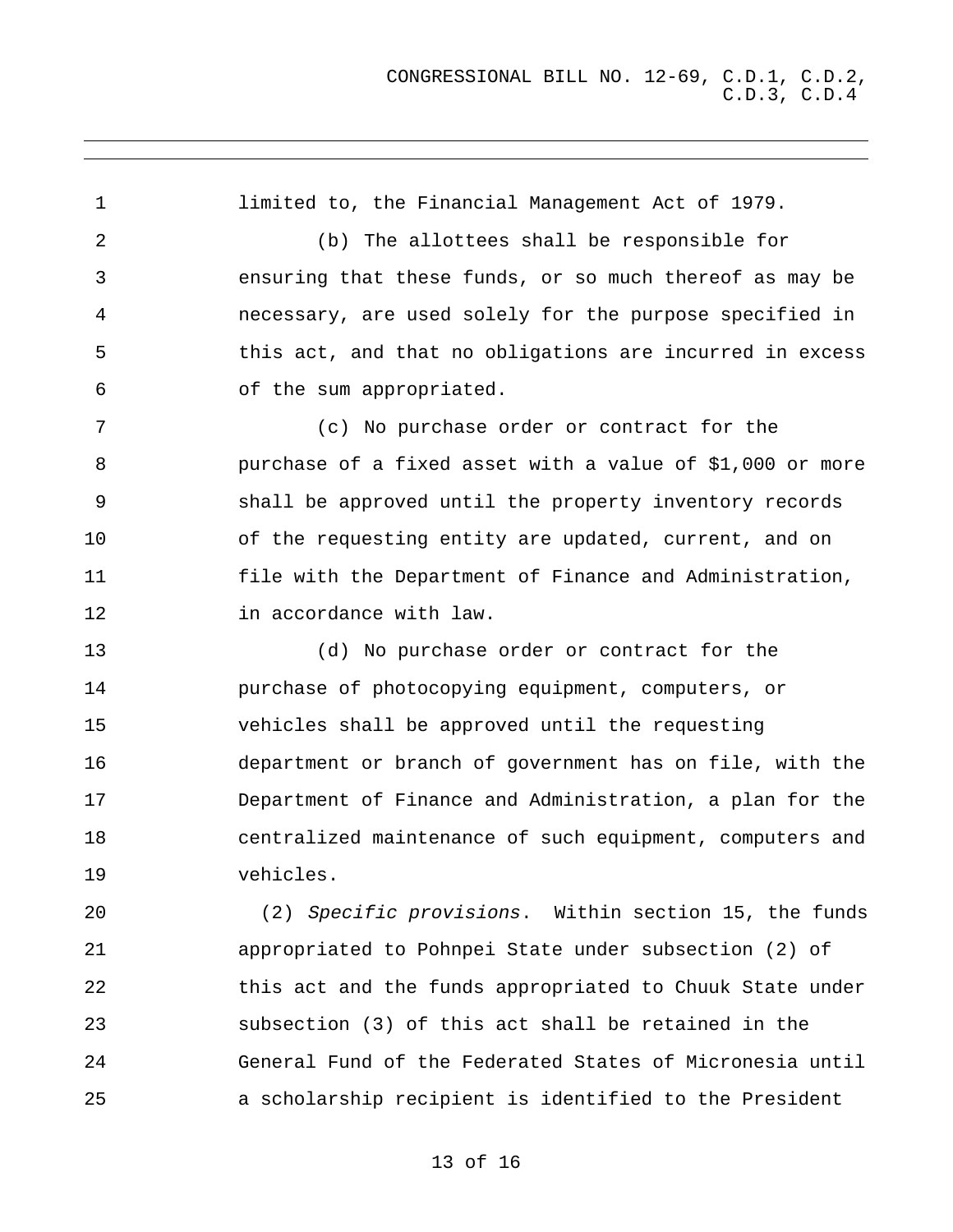CONGRESSIONAL BILL NO. 12-69, C.D.1, C.D.2, C.D.3, C.D.4

| $\mathbf 1$ | or the President's designee, at which time scholarship   |
|-------------|----------------------------------------------------------|
| 2           | funds in the amount of the scholarship award shall be    |
| 3           | disbursed directly to the educational institution in the |
| 4           | form of a two-party check payable to both the            |
| 5           | scholarship recipient and the educational institution he |
| 6           | or she is attending.                                     |
| 7           | (3) Allottees. The allottees of the funds                |
| 8           | appropriated by this act are as follows:                 |
| 9           | (a) section 2 - the allottee of these funds shall        |
| 10          | be the President of the Federated States of Micronesia;  |
| 11          | (b) section 3 - the allottee of these funds shall        |
| 12          | be the Speaker of the Congress of the Federated States   |
| 13          | of Micronesia;                                           |
| 14          | $(c)$ section 4 - the allottee of these funds shall      |
| 15          | be the Chief Justice of the Supreme Court of the         |
| 16          | Federated States of Micronesia;                          |
| 17          | (d) section 5 - the allottee of these funds shall        |
| 18          | be the Public Auditor;                                   |
| 19          | (e) sections 6 through 16 - the allottee of these        |
| 20          | funds shall be the President of the Federated States of  |
| 21          | Micronesia or his designee; EXCEPT THAT for the          |
| 22          | following subsections of sections 6 through 16 of this   |
| 23          | act, the allottees shall be:                             |
| 24          | (i) section 8, subsection $(4)$ - the allottee           |
| 25          | of these funds shall be the Governor of the respective   |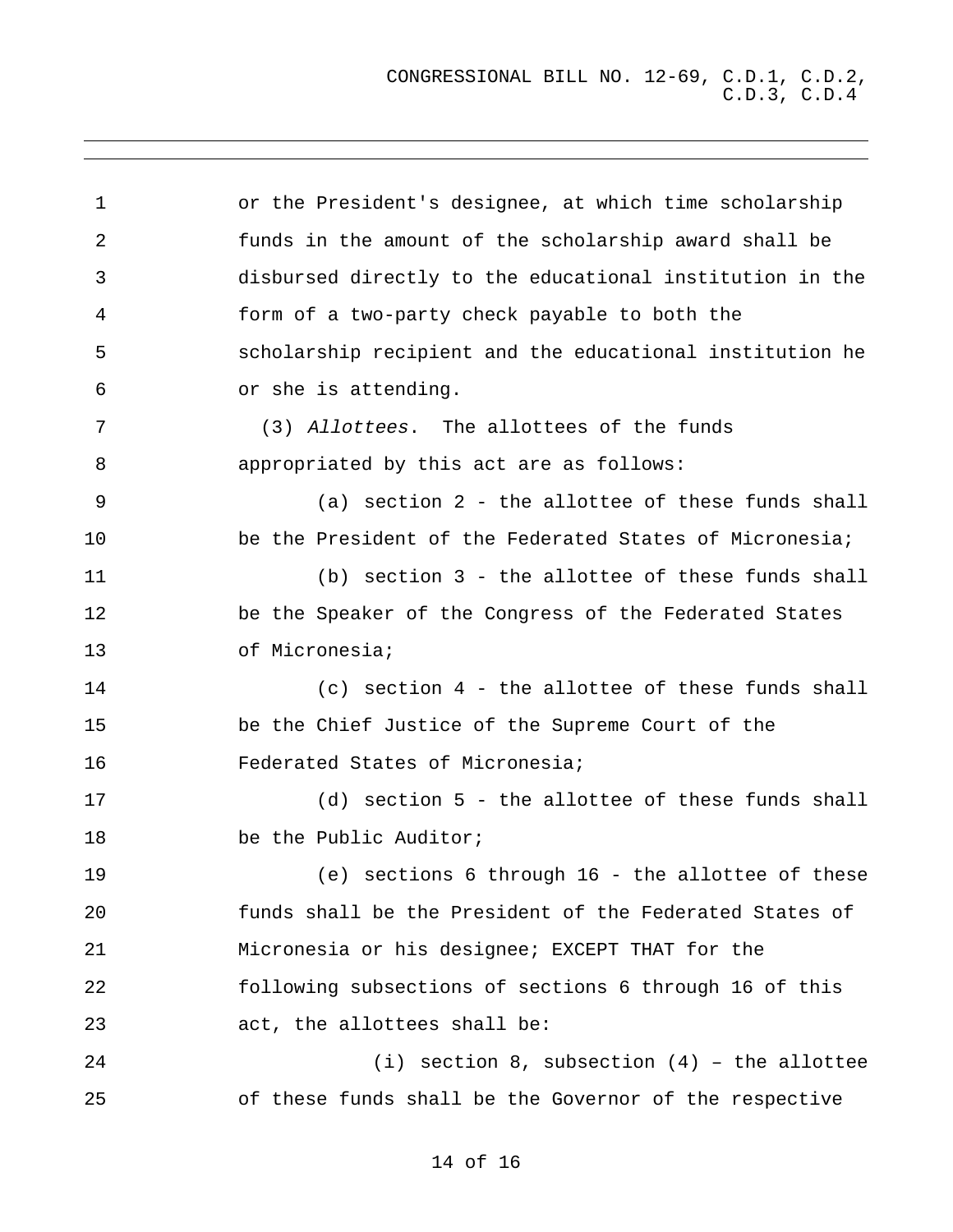| $\mathbf 1$ | State, or his designee;                                    |
|-------------|------------------------------------------------------------|
| 2           | (ii) section 8, subsection $(7)(a)$ , $(b)$ , $(c)$        |
| 3           | and $(d)$ - the allottee of these funds shall be the Chief |
| 4           | Justice of the respective State;                           |
| 5           | $(iii)$ section 13, subsection $(2)$ - the                 |
| 6           | allottee of these funds shall be the President of the      |
| 7           | College of Micronesia-FSM;                                 |
| 8           | $(iv)$ section 15, subsections $(1)$ , $(2)$ , $(3)$       |
| 9           | and $(4)$ - the allottee of these funds shall be the       |
| 10          | Governor of the respective State;                          |
| 11          | (v) section 16, subsection $(8)(a)$ - the                  |
| 12          | allottee of these funds shall be the Governor of Yap       |
| 13          | State;                                                     |
| 14          | $(vi)$ section 16, subsection $(8)(b)$ - the               |
| 15          | allottee of these funds shall be the Chuuk State           |
| 16          | Commission on Improvement Projects.                        |
| 17          | (4) Lapse date. The authority of the allottees to          |
| 18          | obligate funds appropriated by this act shall lapse as     |
| 19          | of September 30, 2001; EXCEPT THAT the authority of the    |
| 20          | allottee to obligate funds appropriated under subsection   |
| 21          | $(3)(f)$ of section 8 of this act, for National Board of   |
| 22          | Nursing, under subsection $(3)(j)$ of section 8 of this    |
| 23          | act, for the Third FSM Games in Yap, under subsection      |
| 24          | (1) of section 16 of this act, for Staff Upgrading,        |
| 25          | under subsection $(8)(b)$ of section 16 of this act, for   |